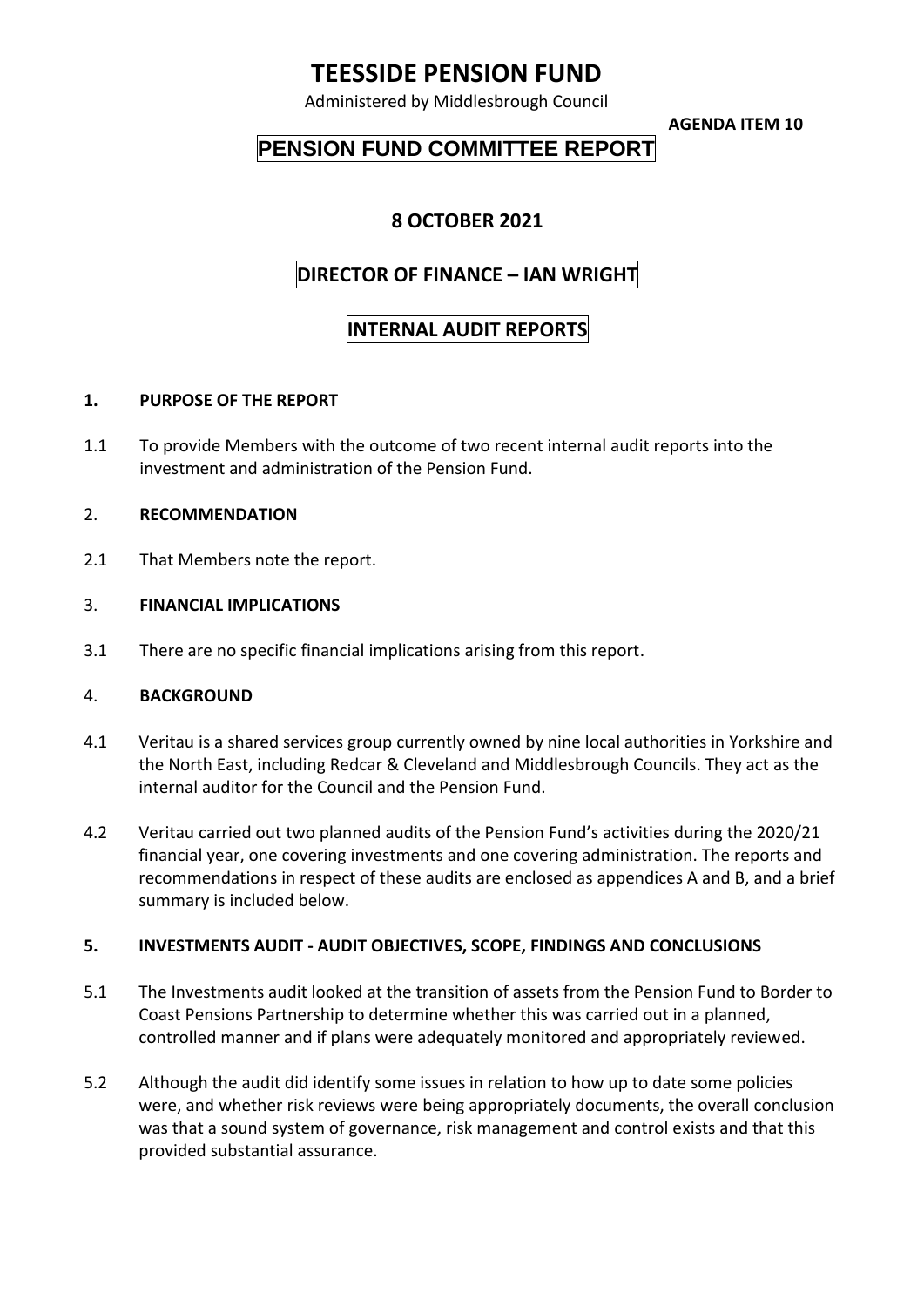5.3 One priority three agreed action was identified: "The Council was unable to demonstrate that the TPF risk register had been reviewed on a regular basis." It was agreed that "Going forward, every time the TPF risk register is presented to the Committee, Pentana will be updated to reflect the fact that a review of the risk register has taken place." Pentana is the software the Council and the Pension Fund uses for risk management.

#### **6. PENSION FUND ADMINISTRATION AUDIT - AUDIT OBJECTIVES, SCOPE, FINDINGS AND CONCLUSIONS**

6.1 The scope and objectives of the Pension Fund Administration audit were as follows:

To provide assurance to management that procedures and controls within the system will ensure that:

- Pensions Administration is operated in accordance with relevant legislation and agreed processes, and that that support and guidance is provided to employers to ensure the quality of returns.
- Correct and timely payments are received from employers, which are regularly reconciled to Business World and to the TPF bank account.
- For those members who retired early where there is a strain on the fund payments from employers are monitored to ensure the deficit is paid in full within agreed timescales.
- Processes are in place for monitoring and recording the receipt of income from member transfers in from previous employment.
- 6.2 The overall conclusion of the audit was that a sound system of governance, risk management and control exists, with internal controls operating effectively and being consistently applied to support the achievement of objectives in the area audited. Veritau's overall opinion of the controls within the system at the time of the audit was that they provided Substantial Assurance. Three priority 3 agreed actions were identified as follows:
	- Several strategy and policy documents relating to the administration of the Pension Fund had passed their scheduled review date without being reviewed. Revised documents will be prepared and presented to the December 2021 Pension Fund Committee.
	- The Pension Fund should consider introducing a charging policy to cover circumstances where employers consistently fail to provide required information in respect of pension administration.
	- A formal process should be put in place to ensure late payment of invoices in respect of employer pension scheme costs is monitored and escalated as appropriate.

#### **7. NEXT STEPS**

- 7.1 A representative from Veritau will be present at the meeting to provide further detail and more information in relation to the audits should this be required.
- 7.2 Target dates to complete the actions identified are set out in the appendices, progress will be monitored and reported back to subsequent Committee meetings.